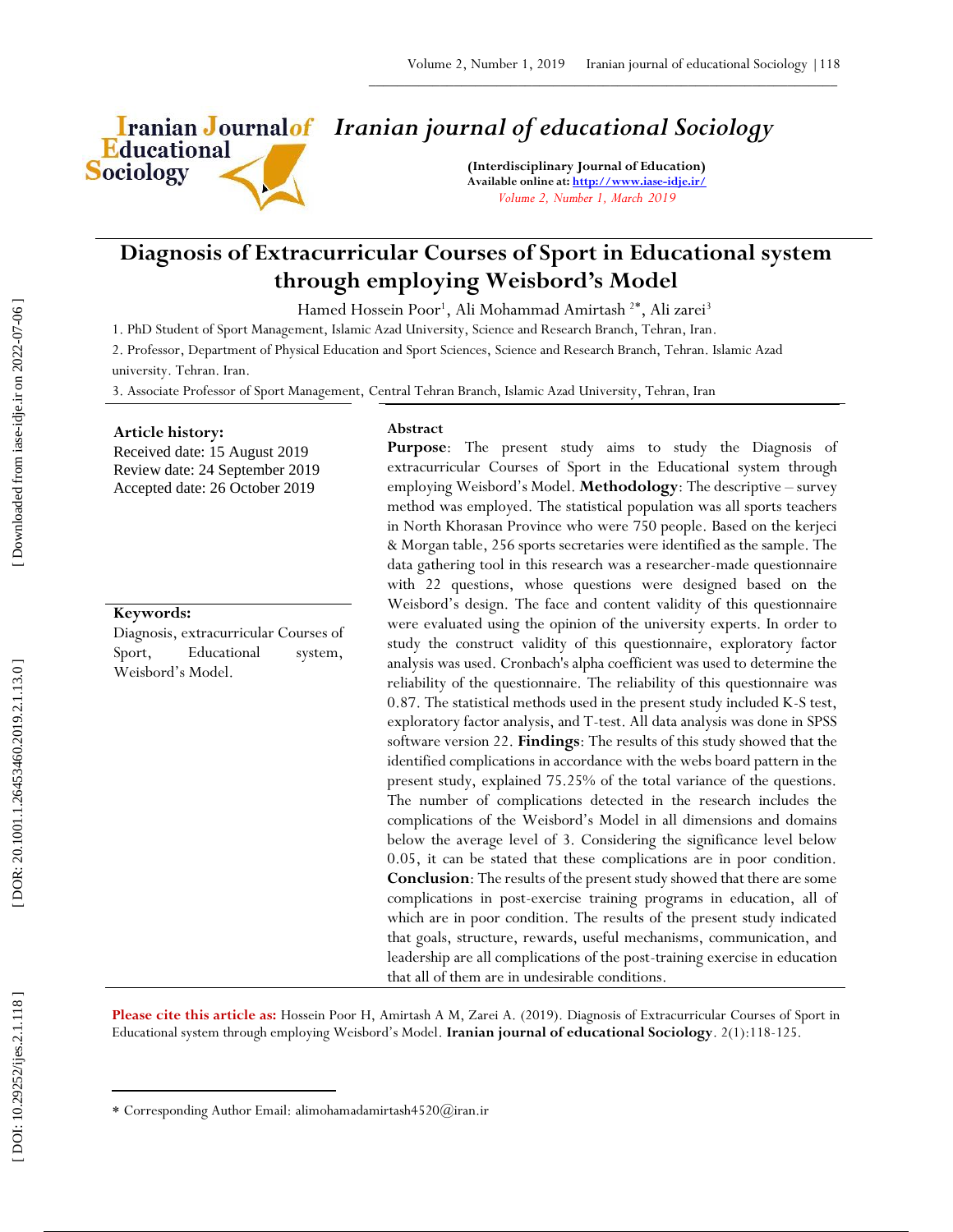#### **1. Introduction**

Extracurricular activities are a set of activities designed to help achieve growth, excellence, talent development and participation in practical programs that address the individual needs of students and local and regional characteristics. It pays attention and ultimately adds to the quality and richness of the curriculum (Shirkami & et al., 2016). One of the most important extracurricular activities in education was extracurricular. While sport provides many benefits to participants worldwide, the level of sport participation has decreased or stagnated (Chalip, 2006). It was clear to all that increasing community -based sport participation can promote health, economic, and social issues (Wang & et al., 2004). Many studies have shown that athletic participation was uneven across groups and communities. For example, past research has shown that men are more likely to participate in sports than women, or that youth and adolescents are more likely to participate in sports than adults. This has been proven in various studies, but this cannot be confirmed in all societies and countries (Iwasaki & et al., 2007). The US Census Bureau reported in 2009 that men's sports participation was 39 percent, while women's participation was 23 percent. The center also announced that it would decrease with increased sports participation. For example, in the United States, sports participation was 18 percent for 18 -24 year -olds and 23.9 percent for 45 -54 year -olds (Wang & et al., 2004). One way to improve sports participation among different groups was to improve the status of leisure programs. Leisure programs as an important and fundamental issue play an important role in improving some aspects of sports among individuals. In other words, the reinforcement of leisure programs can lead to the institutionalization of sport among different groups (Dagkas, 2018). One of the features of advanced and modern education was the special attention given to the activities that teachers do outside of class and school. Such activities are undoubtedly effective in the growth of teachers. It was imperative for the education system of every country to enter into this field and provide the administrative background for this process (Sobhani nejad & et al., 2017).

Teacher extracurricular activities, if reinforced, can improve the performance of teachers. Therefore, the development of extracurricular programs has an important role to play in expanding the reach of education to its educational and educational goals. The quality of teacher -specific extracurricular programs in education was one of the goals of educational systems in advanced countries. Therefore, in these countries there was always an effort to strengthen the curriculum in education (Hamidi & et al., 2017). One of the types of extracurricular activities was sports activities and their spread among different groups. Improving sports participation through the development of sports curricula in education improves the physical and mental health of students (Rettig & Hu, 2016) and teachers (Kirk, 2005). Sports extracurricular activities in schools serve as a valuable strategy for the sustainable development of sport in the community (Massey & et al., 2015). Dagkas (2018) points out that the development of sports in schools among students and teachers will lead to the proper cultivation of sport in society. Understanding the causes and factors behind the development of sports extracurricular activities can help develop strategies for the greater participation of students and teachers in these programs and thereby promote their mental and physical health (Guest, 2018).

Students' physical health enables them to carry out their daily tasks and tasks without feeling tired and having the ability to cope with sudden events. The bell was a sport in schools (Gutiérrez, Gil-Madrona, Prieto -Ayuso & Díaz -Suarez, 2017). One of the current problems of the country was the low per capita sports space in the community. This can be worrying when students, as a cohort and in need of exercise, are in worse conditions than other segments of society. In many countries, school sports are remembered as a bridge to the greatest achievement of sports. In this regard, China has gained numerous medals at the Olympics by expanding school sports. It has special working groups to monitor school sports (He & et al., 2015). The relevance of championship sports to schools in the US was more evident than in other countries. The country uses the Chinese model more to promote sports in schools. In this regard, Japanese schools call sports bells the starting point for shaping Japan's future champions in the Olympics and the world. In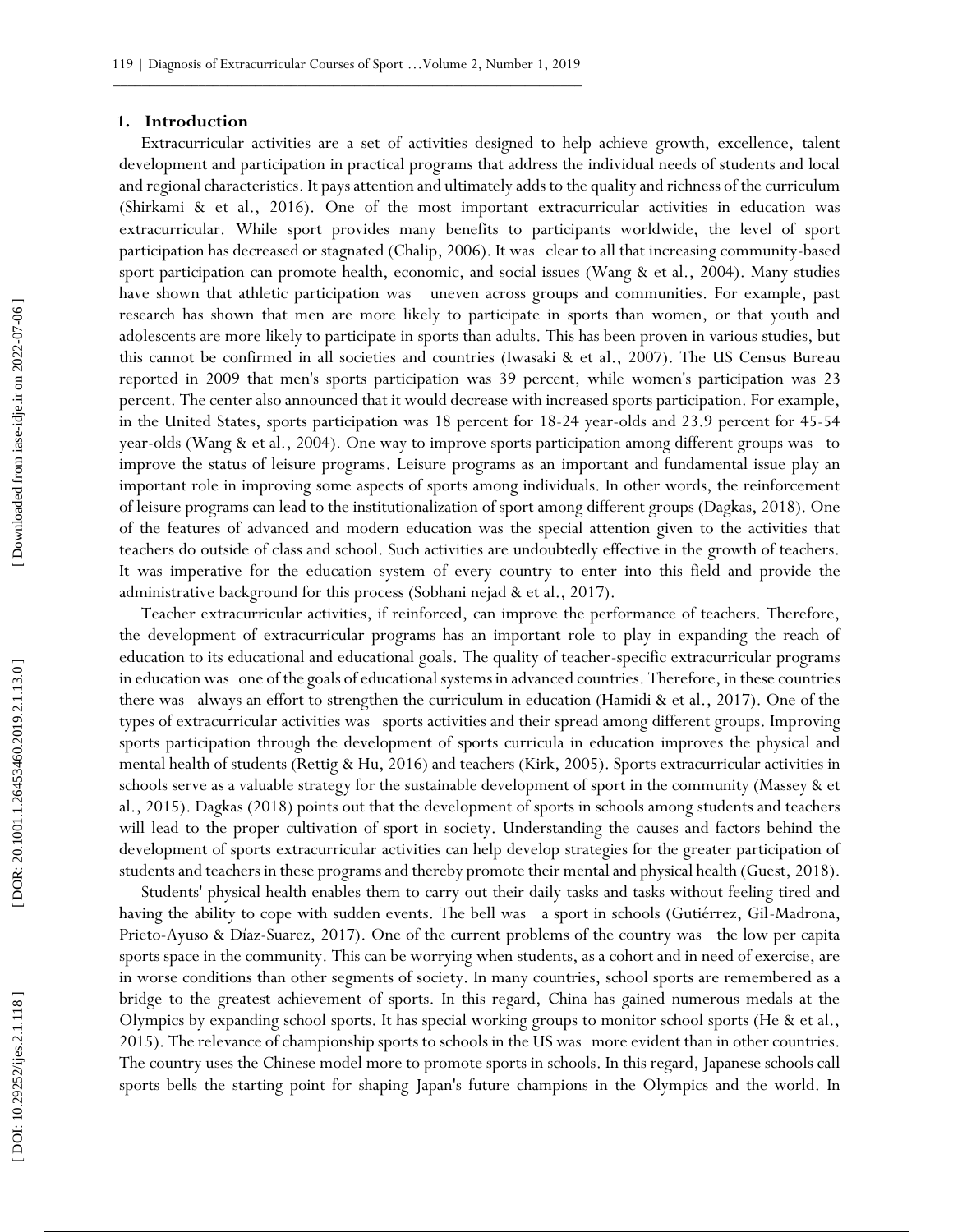Sweden, an athlete up to the age of eighteen, in addition to enjoying all kinds of free educational facilities, also enjoys all the facilities and free sports facilities (Trudeau & Shephard, 2008).

Given the importance of sport and the development of sports extracurricular activities in education, there was a need for comprehensive research on these courses in education. However, some research has indicated this. Given the importance of sport and the development of sports extracurricular activities in education, there is a need for comprehensive research on these courses in education. However, some research has indicated this. Meier, Hartmann & Larson (2018) noted that improving infrastructure issues, including specialized sports centers, are among the factors driving the development of sports extracurricular activities in schools. Rodrigues, Padez & Machado -Rodrigues (2017) and Dieringer & Judge (2015) also pointed out that some problems with facilities cause problems in the course of athletic extracurricular activities. On the other hand, Rainer & et al. (2015) pointed to cultural issues in the development of extracurricular activities and found that barriers to acculturalization were the first problem in the path of developing extracurricular activities. Be it. Pomohaci & Sopa (2017) also found that education is one of the important pillars of leisure activity development. The lack of comprehensive research in this field and the lack of specialized research especially in Iran has led to a good research gap in this field. Lack of comprehensive research into the incidence of extra -curricular training in education using the WISCARD model has led to the development of these activities in the field of education and not all aspects of the development path of the activity. Do not review sports supplements. Therefore, in order to develop sport extracurricular activities in education, the need for scientific research in the direction of complicating extracurricular courses in education is well understood. It seems that the lack of comprehensive studies in this area will lead to serious risks for the development of sports supercar activities in education, which will affect the high goals of sport in education. The diagnosis or complication model used in this study was the six -part Weisbord's Model, introduced in 1976 and still widely used by organizational transformation agents. In this model, six crucial areas or sectors are identified: goals - structure, reward, coordination and control mechanisms, relationships and leadership. These are, in fact, the factors that must be addressed properly if the organization seeks change and thus achieves success. This hexagonal model was a simple and effective means of diagnosing (Diagnosis) until these problems are resolved to achieve organizational change as a result of these actions (Sinki & Naghavi, 2016). Troubleshooting all areas of the society has led to the need to identify and address weaknesses and gaps in order to strengthen and improve the status of post -training courses in education. The purpose of this study was to design and execute a follow -up study on the extracurricular training courses in education using Weisbord's Model.

### **2. Methodology**

The method of this research was survey. The statistical population of the study consisted of all sports secretaries of North Khorasan province with 750 persons. According to Morgan's sample size table, 256 sports secretaries were identified as the research sample. Random cluster sampling was used to select the research samples. Researchers selected cities based on the geographical regions of the province and then randomly selected sports teachers from each city. Finally, 240 completed questionnaires were collected from sports teachers in these areas. The research instrument was a researcher -made questionnaire based on the Weisbord's Model with 2 demographic sections and 22 questions. The main questions of this research were identified after reviewing the research background and reviewing the opinions of a number of experts using an open questionnaire. The questions in this section were designed on a five -point Likert scale. The face and content validity of this questionnaire was evaluated using the opinion of academic experts and exploratory factor analysis was used to assess the construct validity of this questionnaire. Cronbach's alpha coefficient was used to determine the reliability of the questionnaire. The reliability of the questionnaire was 0.87. Statistical methods used in the present study include Smirnov Kolmogorov test to determine the normality of research data, exploratory factor analysis test to check the construct validity of the questionnaire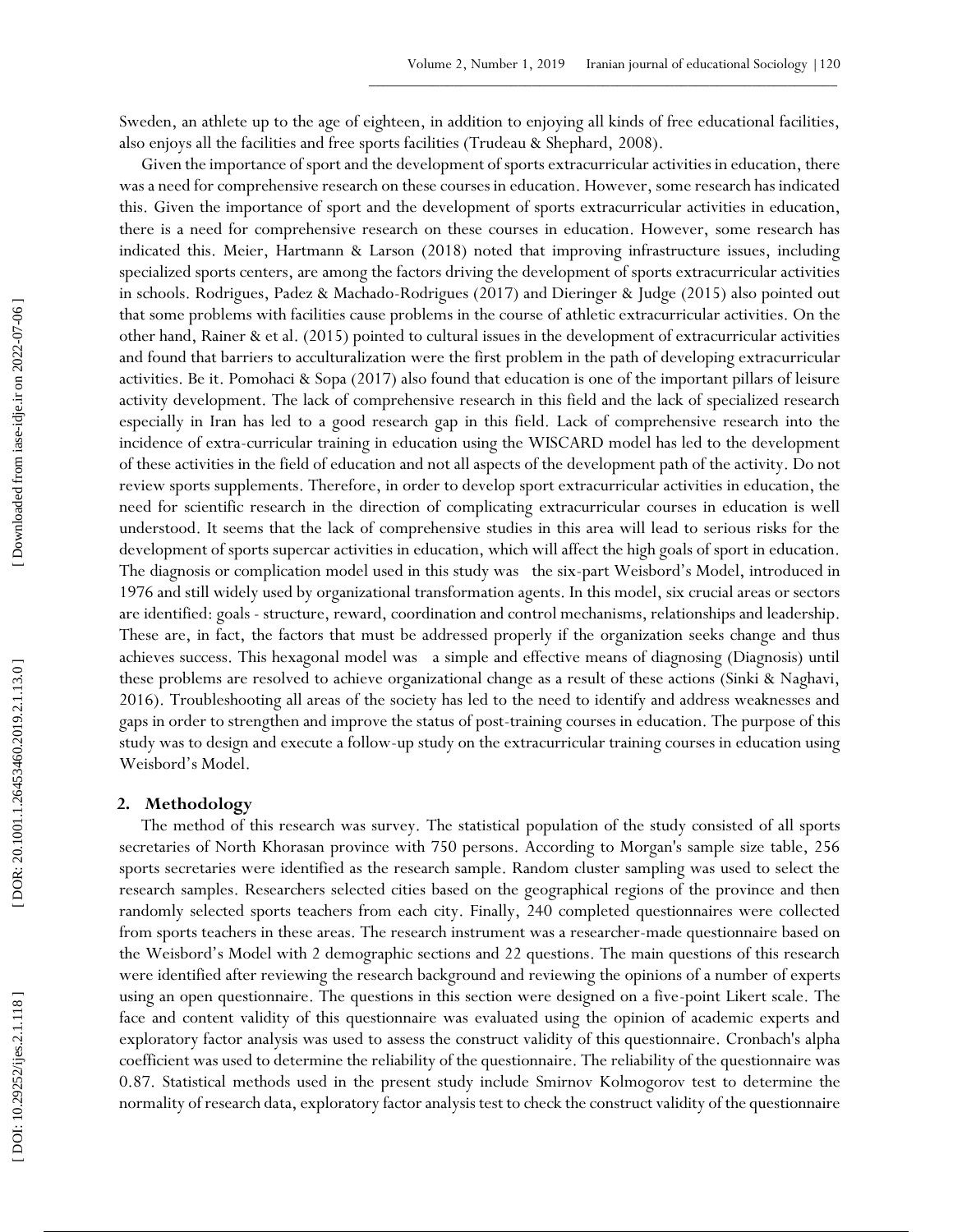and sample t -test to check the status of each component. Research findings. Data analysis was performed in SPSS version 22 software.

#### **3. Findings**

Descriptive results showed that 13.9% of the statistical sample of teachers are under 30 years old, 51.7% are 31 to 40 years old, 26.4% are 41 to 50 years old and 8.7% are older than 50 years old. Therefore, it should be said that the majority of the sample was made up of teachers aged between 31 and 40 years. The descriptive results of the study showed that 11.1% of the statistical sample of teachers have less than bachelor's degree, 64.8% bachelor's degree, 24.1% master's degree and above, so the majority of the statistical sample can be cited Teachers have undergraduate degrees. Factor analysis was used to identify barriers and classify them. At first, the validity of the questionnaires was confirmed by ten sport management professors and the reliability of the questionnaire was confirmed by Cronbach's alpha coefficient of 0.87. Kiser -Meyer -Alkin sampling adequacy test was used to assess the adequacy of the sample size. The test was 0.952, indicating that sample size was suitable for factor analysis. The Smirnom kolomograv test was used to determine the normality of the data, which was greater than 0.05 for all values at 95% confidence level. Then, in order to determine the correlation between the test materials in the population was not zero, Bartlett's Spearman test was used and the results were significant at 99% confidence level. The Bartlett test results showed that the questionnaire questions were sufficient for forming correlational factors and therefore we are allowed to use factor analysis in the present study. After this step, the inappropriate questions were eliminated due to the share table, which did not eliminate the question due to the appropriateness of operating loads among all the questions. Finally, the results of factor analysis showed that the total of 6 factors (based on theoretical and field studies) accounted for 75.25% of the total variance of the questions Table (1).

| Factor            | Special value | Variance percent | Cumulative Variance percent |
|-------------------|---------------|------------------|-----------------------------|
| Goals             | 6/658         | 20/518           | 20/518                      |
| Structure         | 4/018         | 17/628           | 38/146                      |
| reward            | 3/982         | 15/818           | 53/964                      |
| Useful mechanisms | 2/482         | 11/639           | 65/603                      |
| connections       | 2/120         | 5/110            | 70/713                      |
| Leadership        | 1/119         | 4/539            | 75/252                      |

After identifying the factors, the following will identify the factors for each factor. It should be noted that since it was not easy to specify these cases without rotation, therefore varimax rotation was used to specify cases (Table 3).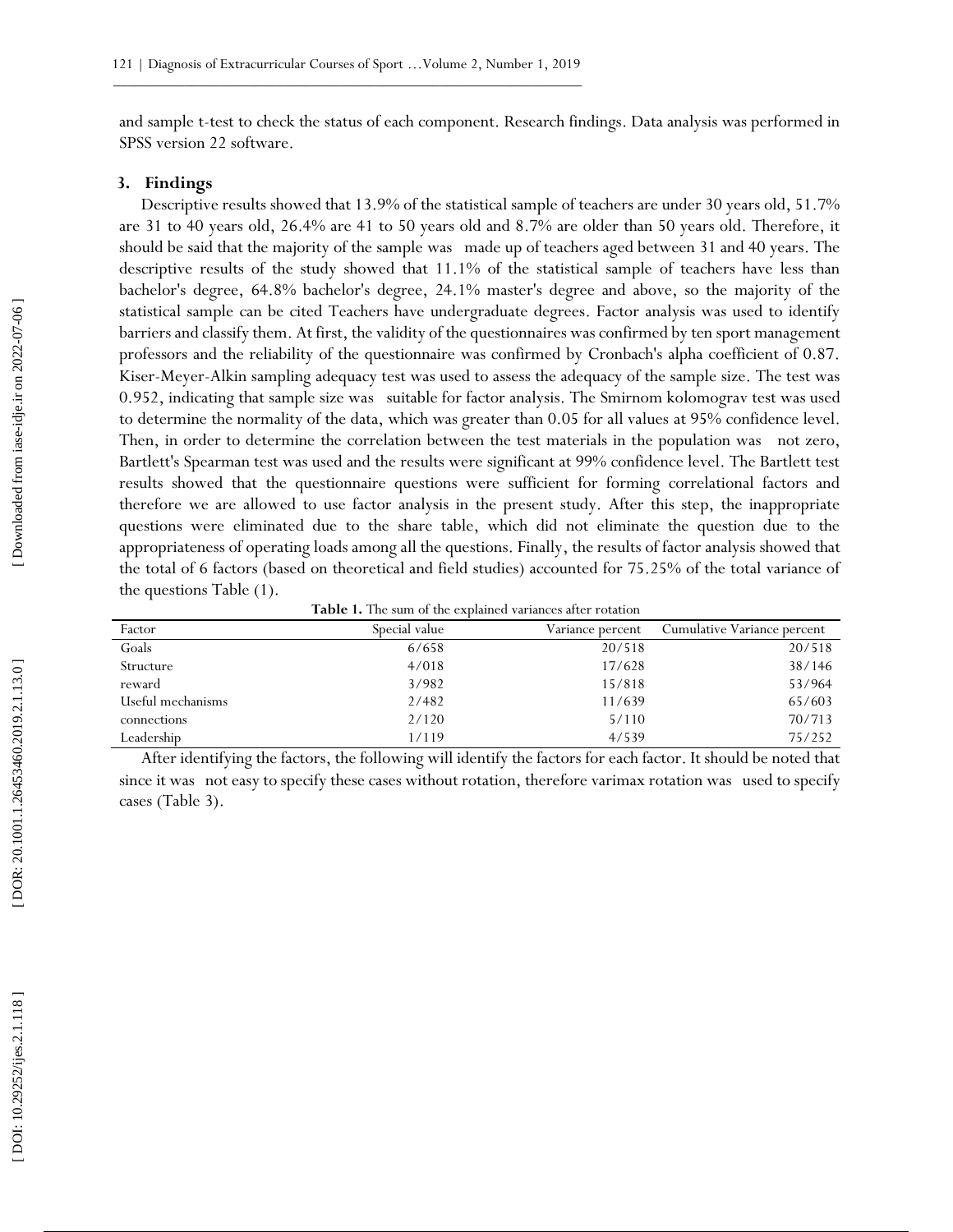| Table 2. Factor loadings of questionnaires items |  |  |  |  |  |  |
|--------------------------------------------------|--|--|--|--|--|--|
|--------------------------------------------------|--|--|--|--|--|--|

| Number         | Items                                                                                       |       |           |        | Outcomes<br>Useful |            |            |
|----------------|---------------------------------------------------------------------------------------------|-------|-----------|--------|--------------------|------------|------------|
|                |                                                                                             | Goals | Structure | reward | mechanism          | Connection | Leadership |
| 1              | Failure to establish specific standards in line with                                        | 0/901 |           |        |                    |            |            |
|                | the goals of the extracurricular sports                                                     |       |           |        |                    |            |            |
| $\overline{2}$ | Lack of supervision over the achievement of the                                             | 0/874 |           |        |                    |            |            |
| 3              | objectives of the extra-curricular courses<br>Lack of coverage of the goals of the training | 0/821 |           |        |                    |            |            |
|                | program for all groups and gender                                                           |       |           |        |                    |            |            |
| 4              | The ambiguity of the goals of the extra-curricular                                          | 0/748 |           |        |                    |            |            |
|                | courses was unclear                                                                         |       |           |        |                    |            |            |
| 5              | Lack of formulating the goals of the post-training                                          | 0/714 |           |        |                    |            |            |
|                | courses in the collaborative space                                                          |       |           |        |                    |            |            |
| 6              | Lack of a coherent and specific structure on the                                            |       | 0/832     |        |                    |            |            |
|                | ambiguity of the goals conceived of the                                                     |       |           |        |                    |            |            |
|                | extracurricular courses                                                                     |       |           |        |                    |            |            |
| 7              | The uncertainty of the job description of sports                                            |       | 0/782     |        |                    |            |            |
|                | directors and teachers regarding extracurricular                                            |       |           |        |                    |            |            |
|                | courses                                                                                     |       |           |        |                    |            |            |
| 8              | Spending sports budgets on other areas and                                                  |       | 0/625     |        |                    |            |            |
| 9              | activities of schools                                                                       |       | 0/610     |        |                    |            |            |
|                | Lack of coordination among<br>the<br>various<br>components of the extracurricular courses   |       |           |        |                    |            |            |
| 10             | Low rewards for developing extracurricular                                                  |       |           | 0/809  |                    |            |            |
| 11             | Failure to pay attention to the background of                                               |       |           | 0/800  |                    |            |            |
|                | senior executives in post-training courses in their                                         |       |           |        |                    |            |            |
|                | evaluation                                                                                  |       |           |        |                    |            |            |
| 12             | Lack of incentive and reward system in the                                                  |       |           | 0/721  |                    |            |            |
|                | education system regarding good performance                                                 |       |           |        |                    |            |            |
|                | and implementation of extracurricular courses                                               |       |           |        |                    |            |            |
| 13             | Lack of justice in the allocation of resources and                                          |       |           | 0/629  |                    |            |            |
|                | rewards                                                                                     |       |           |        |                    |            |            |
| 14             | Lack of need assessment process in post-training                                            |       |           |        | 0/879              |            |            |
|                | courses                                                                                     |       |           |        |                    |            |            |
| 15             | Lack of evaluation system in post-training courses                                          |       |           |        | 0/830              |            |            |
| 16             | There was no talent system in post-training                                                 |       |           |        | 0/621              |            |            |
|                | courses                                                                                     |       |           |        |                    |            |            |
| 17             | Inappropriate interactions among transgender<br>athletes                                    |       |           |        |                    | 0/792      |            |
| 18             | Lack<br>of<br>inter-organizational                                                          |       |           |        |                    | 0/713      |            |
|                | proper<br>communication to improve post-training courses                                    |       |           |        |                    |            |            |
| 19             | Lack of utilization of sporting potential of other                                          |       |           |        |                    | 0/632      |            |
|                | organizations by education                                                                  |       |           |        |                    |            |            |
| 20             | Lack of control over the performance and quality                                            |       |           |        |                    |            | 0/817      |
|                | of these courses                                                                            |       |           |        |                    |            |            |
| 21             | Lack of concern about post-training courses                                                 |       |           |        |                    |            | 0/714      |
|                | among senior education managers                                                             |       |           |        |                    |            |            |
| 22             | Superficial and cross-sectional decision-making by                                          |       |           |        |                    |            | 0/628      |
|                | education managers regarding extracurricular                                                |       |           |        |                    |            |            |
|                | courses                                                                                     |       |           |        |                    |            |            |

After identifying the complications of the post -training courses in education, a sample t -test was used to evaluate each of the complications. Table 2 shows the results of this test.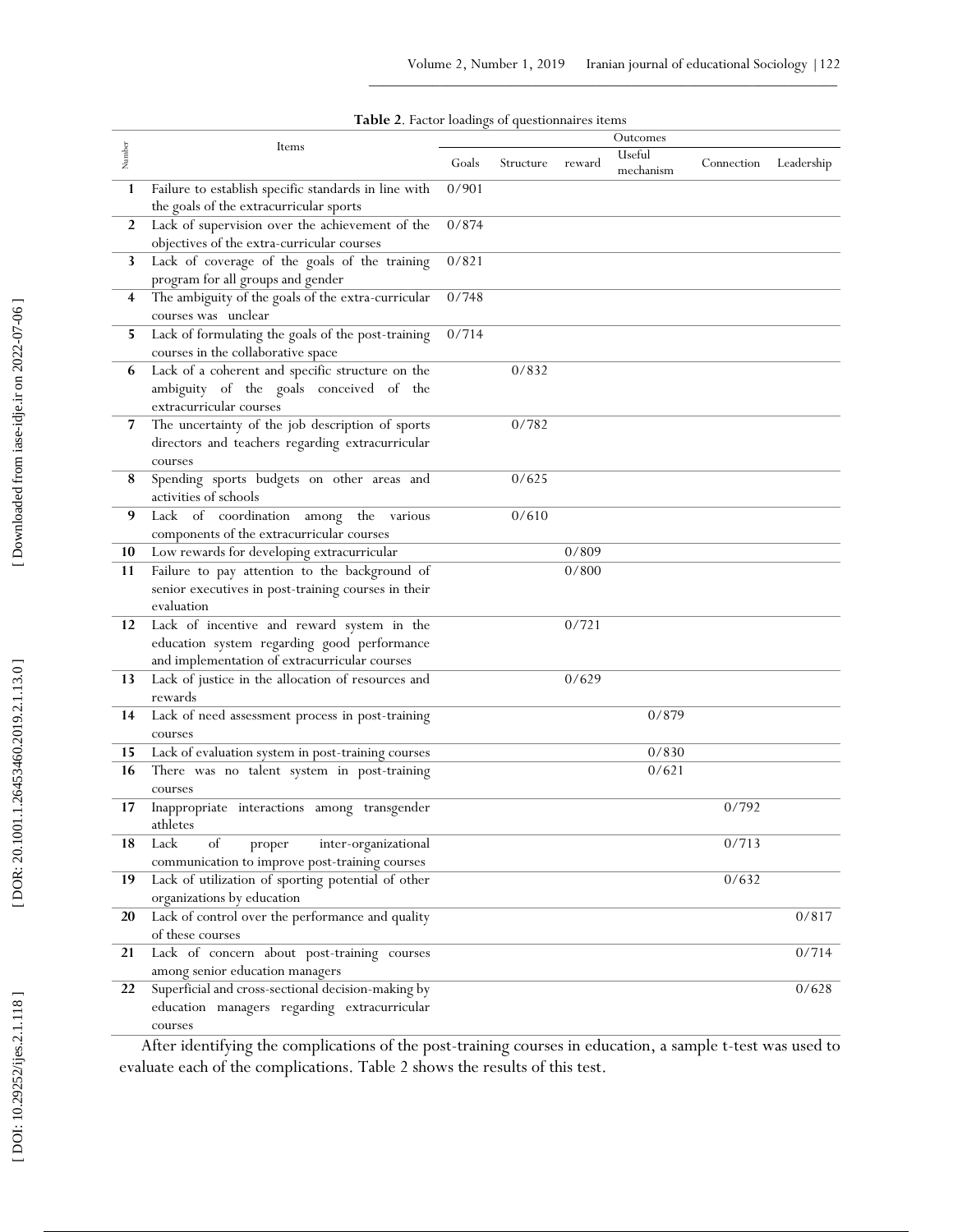| <b>Table 3.</b> Examination of Complications in Excluse Courses |      |                           |          |     |       |  |  |
|-----------------------------------------------------------------|------|---------------------------|----------|-----|-------|--|--|
| <b>Outcomes</b>                                                 | mean | <b>Standard deviation</b> |          | Df  | Sig   |  |  |
| Goals                                                           | 2/12 | 0/621                     | $-7/617$ | 255 | 0/001 |  |  |
| Structure                                                       | 2/18 | 0/428                     | $-7/510$ | 255 | 0/001 |  |  |
| reward                                                          | 2/35 | 0/520                     | $-5/521$ | 255 | 0/001 |  |  |
| Useful mechanisms                                               | 2/40 | 0/408                     | $-4/418$ | 255 | 0/001 |  |  |
| connections                                                     | 2/32 | 0/630                     | $-5/621$ | 255 | 0/001 |  |  |
| Leadership                                                      | 2/19 | 0/517                     | $-7/290$ | 255 | 0/001 |  |  |

**Table 3.** Examination of Complications in Exercise Courses

As the results of the Sample T test show, the magnitude of the problems identified in the study included the Weisbord's Model in all dimensions and domains below the mean level of 3. Given the significance level of less than 0.05, it can be stated that these conditions are in undesirable conditions. In the meantime, the status of the goal -related complication was in less favorable condition than the other.

## **4 . Discussion**

The results of the present study showed that there are some complications in post-exercise training programs in education, all of which are in poor condition. The results of the present study indicated that goals, structure, rewards, useful mechanisms, communication, and leadership are all complications of the post -training exercise in education that all of them are in undesirable conditions. have. Shirkami & et al. (2016) in their research indicated that the lack of attention to post -graduate courses in education has caused some problems today. It seems that major problems in the field of sports at the basic levels of the country have led to problems and shortcomings in education as an important body in the development of sports at an early age. In other words, the lack of comprehensive planning in this area has made the extra -curricular courses in education today unable to follow the path of growth.

It seems that education, due to major problems in the non -athletic fields and lack of comprehensive and sufficient resources in the field of sports, has not been able to adequately follow the path of developing extra curricular courses. The existence of various complications in this regard indicates that the current status of the post -training courses in education was not in good condition. The variety of complications identified indicates that education has major weaknesses in a variety of areas including goals, structure, rewards, useful mechanisms, communication and leadership. This indicates that it was important to improve the extra curricular courses in education in order to pave the way for the development of these courses.

The results of the present study revealed that among the identified complications, the goal-related complications were the most important complication of the extra -curricular courses in education. Ridgers, Salmon, Parrish, Stanley & Okely (2012), and Jewett & et al. (2014) noted in their research that the lack of specific goals in sport education has led to disruptions in this area. With this in mind, it can be stated that the results of the present study are in line with those of Ridgers, Salmon, Parrish, Stanley & Okely (2012) and Jewett & et al (2014). It seems that the lack of concern about the post -training courses in education has caused problems in the formation of goals for the development of the post -training courses in education. This has led to the focus of school principals and education officials on addressing problems and shortcomings in the non -sporting areas of schools, and on the other hand, even in some cases, channeling many of the budgets and privileges related to sports. Lead the non -sport areas of schools. This was well illustrated in the research of Ashdown -Franks, Sabiston, Solomon -Krakus & O'Loughlin (2017). In their research, they noted that the lack of necessity along the path of sport development led to many of the privileges and opportunities available in the field of sport in non -sporting affairs. This, as a clear injustice, can have a severe blow to the body of sports in schools.

On the one hand, it seems that the lack of local and regional standards regarding the extra -curricular courses has made the goals of these courses unclear and on the other hand, no proper evaluation can be made. In other words, one of the reasons for the complexity of goals in these courses was the uncertainty of the demand for these courses. Extracurricular courses have various benefits to the development of general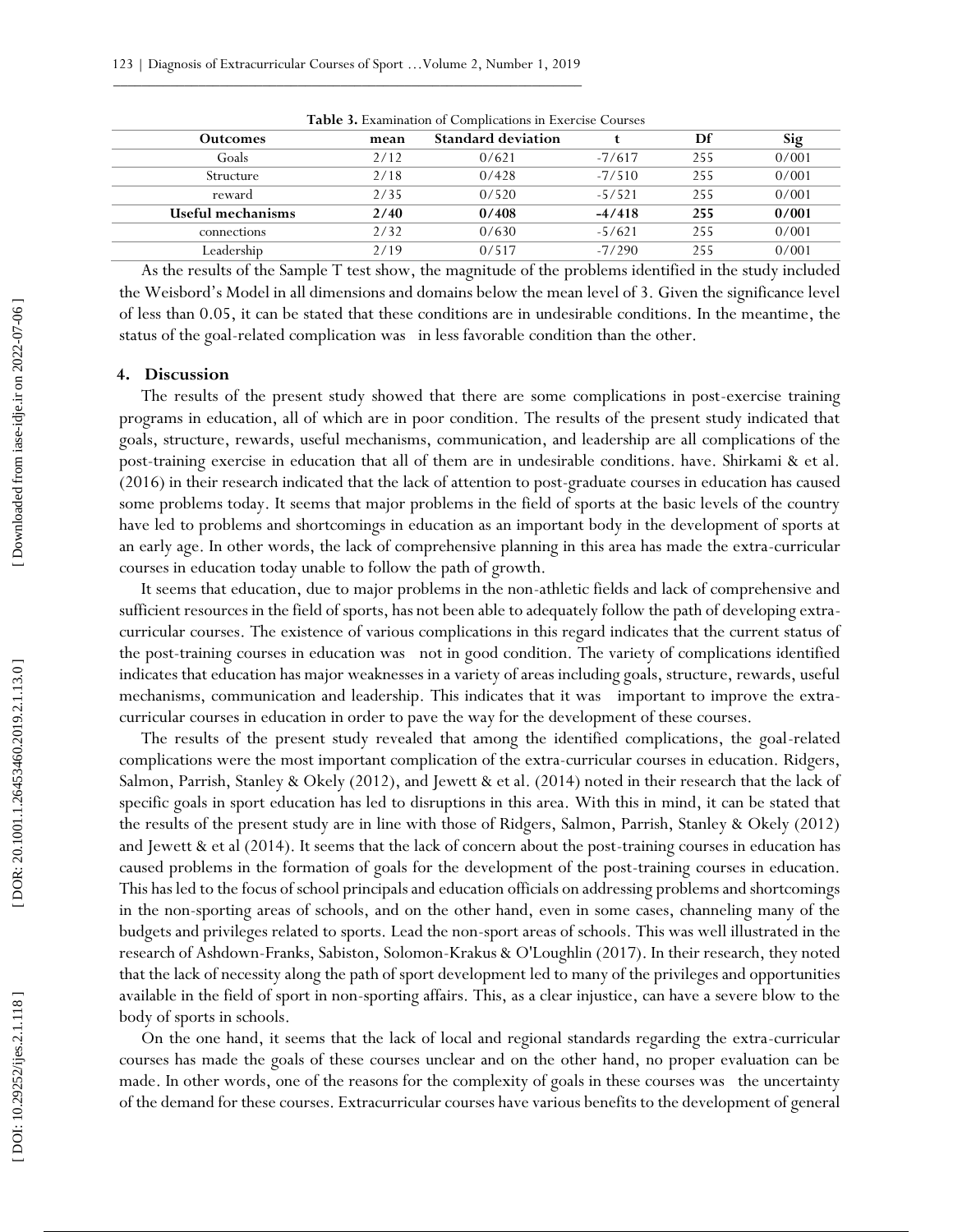and professional sports, and lack of awareness of these benefits has led to major problems today in the formation of these courses in education.

The results of the present study also indicated that structure -related complications, including those that are undesirable in the course of development of extra -curricular courses. Hwang, Feltz, Kietzmann & Diemer (2016) pointed out that the lack of proper structure in the path of school sport development was one of the problems in this area. With this in mind, it can be stated that the results of the present study are in line with the results of Huang, Feltz, Kitzman, and Dimer (2016). It seems that the lack of proper structure for the extracurricular courses has caused the activities and programs of these courses not to have a certain order and the quality of these courses was very different in different parts of the country. This has caused these courses to fail to fulfill their mission to develop sport in the community.The weaknesses in the structure of these courses have led to the current efforts in this regard not to achieve tangible changes in school sports. Based on the results of the present study, it was suggested to improve the extra -curricular activities in education by establishing national and regional standards at national level regarding the purpose of the extra -curricular courses. It was also suggested, in light of the results of the present study, to increase donor access control. [\[ DOI: 10.29252/ijes.2.1.118 \]](http://dx.doi.org/10.29252/ijes.2.1.118) [\[ DOR: 20.1001.1.26453460.2019.2.1.13.0](https://dorl.net/dor/20.1001.1.26453460.2019.2.1.13.0) ] [\[ Downloaded from iase-idje.ir on 2022-07](https://iase-idje.ir/article-1-543-en.html)-06 ]